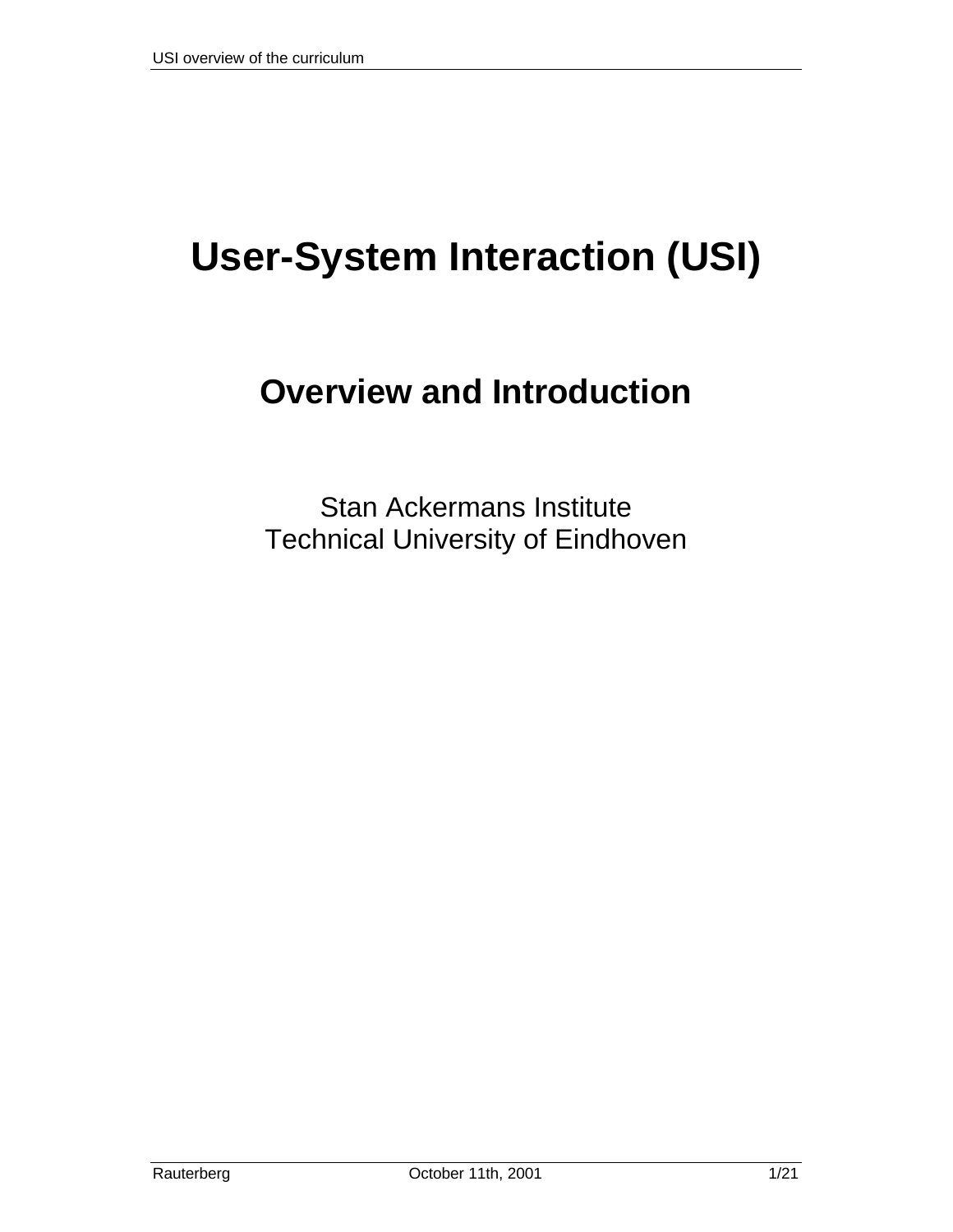# **1 User-System Interaction (USI)**

[this part is copied from URL http://www.acm.org/sigchi/cdg/cdg2.html with some modifications: e.g., "human-computer interaction (HCI)" is replaced by "user-system interaction (USI)"]

# **1.1 Definition of USI**

We offer a working definition that at least permits us to get down to the practical work of deciding what is to be taught:

*User-system interaction is a discipline concerned with the design, evaluation and implementation of interactive computing systems for human use and with the study of major phenomena surrounding them.*

From a computer science perspective, the focus is on interaction and specifically on interaction between one or more humans and one or more computational machines. The classical situation that comes to mind is a person using an interactive graphics program on a workstation. But it is clear that varying what is meant by interaction, human, and machine leads to a rich space of possible topics, some of which, while we might not wish to exclude them as part of user-system interaction, we would, nevertheless, wish to identify as peripheral to its focus. Other topics we would wish to identify as more central.

Take the notion of machine. Instead of workstations, computers may be in the form of embedded computational machines, such as parts of spacecraft cockpits or microwave ovens. Because the techniques for designing these interfaces bear so much relationship to the techniques for designing workstations interfaces, they can be profitably treated together. But if we weaken the computational and interaction aspects more and treat the design of machines that are mechanical and passive, such as the design of a hammer, we are clearly on the margins, and generally the relationships between humans and hammers would not considered part of user-system interaction. Such relationships clearly would be part of general human factors, which studies the human aspects of all designed devices, but not the mechanisms of these devices. User-system interaction, by contrast, studies both the mechanism side and the human side, but of a narrower class of devices.

Or consider what is meant by the notion human. If we allow the human to be a group of humans or an organization, we may consider interfaces for distributed systems, computer-aided communications between humans, or the nature of the work being cooperatively performed by means of the system. These are all generally regarded as important topics central within the sphere of user-system interaction studies. If we go further down this path to consider job design from the point of view of the nature of the work and the nature of human satisfaction, then computers will only occasionally occur (when they are useful for these ends or when they interfere with these ends) and user-system interaction is only one supporting area among others.

There are other disciplinary points of view that would place the focus of USI differently than does computer science, just as the focus for a definition of the databases area would be different from a computer science vs. a business perspective. USI in the large is an interdisciplinary area. It is emerging as a specialty concern within several disciplines, each with different emphases: computer science (application design and engineering of human interfaces), psychology (the application of theories of cognitive processes and the empirical analysis of user behavior),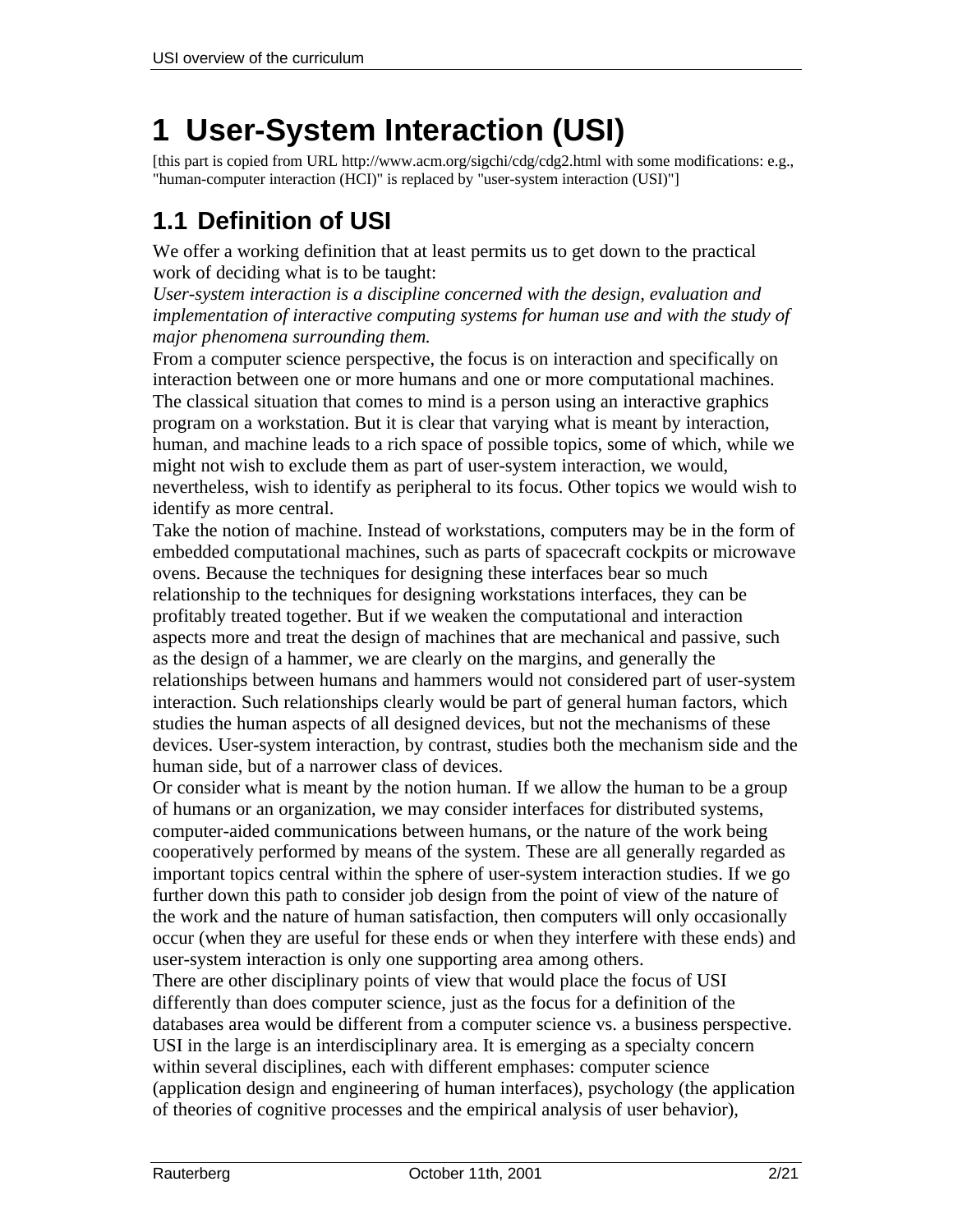sociology and anthropology (interactions between technology, work, and organization), and industrial design (interactive products). In this report, we have adopted, as an ACM committee, an appropriate computer science point of view, although we have tried at the same time to consider user-system interaction broadly enough that other disciplines could use our analysis and shift the focus appropriately. From a computer science perspective, other disciplines serve as supporting disciplines, much as physics serves as a supporting discipline for civil engineering, or as mechanical engineering serves as a supporting discipline for robotics. A lesson learned repeatedly by engineering disciplines is that design problems have a context, and that the overly narrow optimization of one part of a design can be rendered invalid by the broader context of the problem. Even from a direct computer science perspective, therefore, it is advantageous to frame the problem of user-system interaction broadly enough so as to help students (and practitioners) avoid the classic pitfall of design divorced from the context of the problem.

To give a further rough characterization of user-system interaction as a field, we list some of its special concerns: User-system interaction is concerned with the joint performance of tasks by humans and machines; the structure of communication between human and machine; human capabilities to use machines (including the learnability of interfaces); algorithms and programming of the interface itself; engineering concerns that arise in designing and building interfaces; the process of specification, design, and implementation of interfaces; and design trade-offs. Usersystem interaction thus has science, engineering, and design aspects. Regardless of the definition chosen, USI is clearly to be included as a part of computer science and is as much a part of computer science as it is a part of any other discipline. If, for example, one adopts Newell, Perlis, and Simon's (1967) classic definition of computer science as "the study of computers and the major phenomena that surround them," then the interaction of people and computers and the uses of computers are certainly parts of those phenomena. If, on the other hand, we take the recent ACM (Denning, et al., 1988) report's definition as "the systematic study of algorithmic processes that describe and transform information: their theory, analysis, design, efficiency, implementation, and application," then those algorithmic processes clearly include interaction with users just as they include interaction with other computers over networks. The algorithms of computer graphics, for example, are just those algorithms that give certain experiences to the perceptual apparatus of the human. The design of many modern computer applications inescapably requires the design of some component of the system that interacts with a user. Moreover, this component typically represents more than half a system's lines of code. It is intrinsically necessary to understand how to decide on the functionality a system will have, how to bring this out to the user, how to build the system, how to test the design.

Because user-system interaction studies a human and a machine in communication, it draws from supporting knowledge on both the machine and the human side. On the machine side, techniques in computer graphics, operating systems, programming languages, and development environments are relevant. On the human side, communication theory, graphic and industrial design disciplines, linguistics, social sciences, cognitive psychology, and human performance are relevant. And, of course, engineering and design methods are relevant.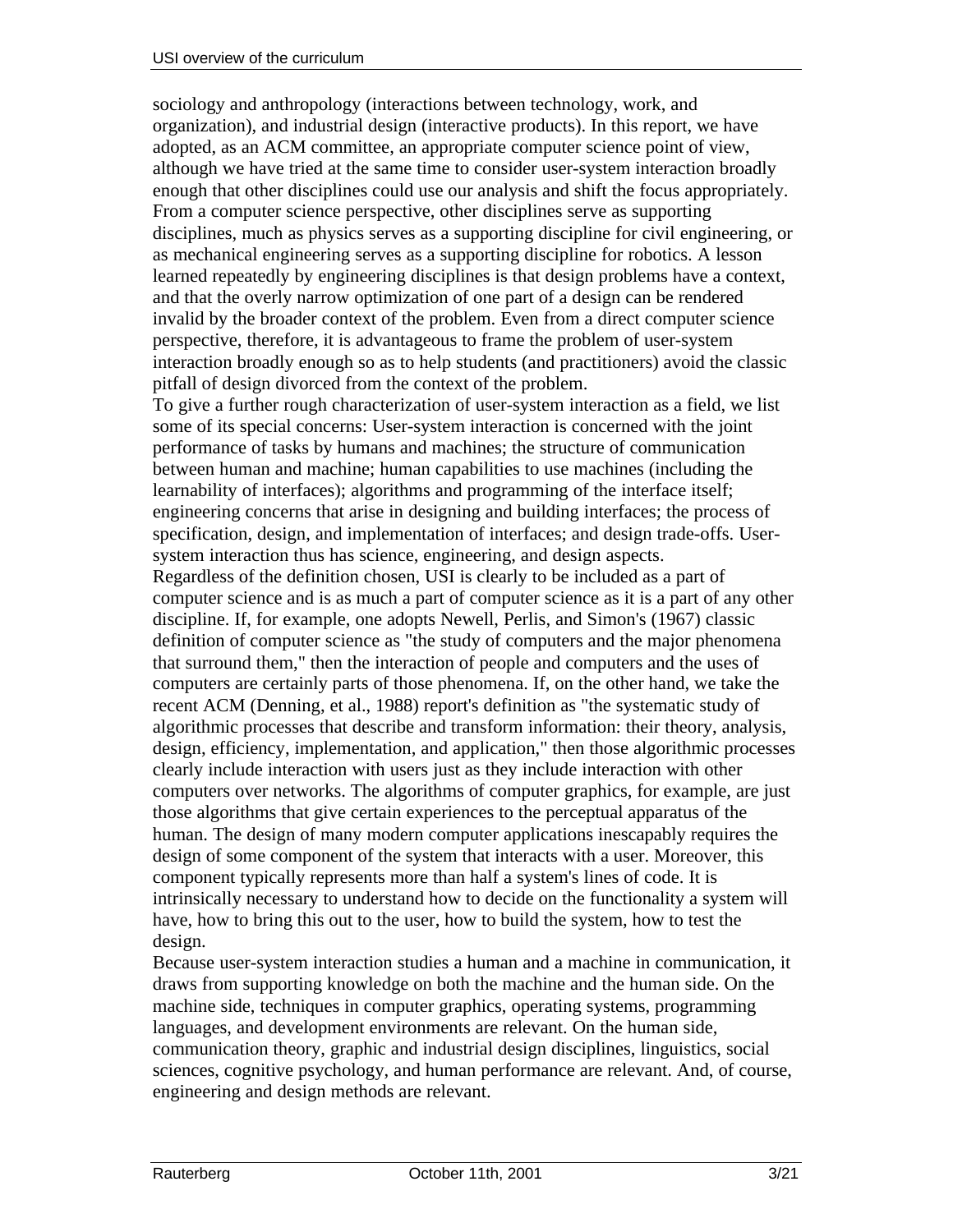# **1.2 Field of USI**

The goal of this section is to provide background for this report in terms of some of the major themes and influences that have shaped the field of USI. In addition, an attempt is made to project some current trends into the near future as a basis for anticipating some of the conditions with which students will be faced upon, or even before, graduation. This section is not intended to provide either an exhaustive history of the past or a full scale "futures projection." It is, rather, to provide a context for the recommendations which follow.

# **1.2.1 Historical Roots**

User-system interaction arose as a field from intertwined roots in computer graphics, operating systems, human factors, ergonomics, industrial engineering, cognitive psychology, and the systems part of computer science. Computer graphics was born from the use of CRT and pen devices very early in the history of computers. This led to the development of several user-system interaction techniques. Many techniques date from Sutherland's Sketchpad Ph.D. thesis (1963) that essentially marked the beginning of computer graphics as a discipline. Work in computer graphics has continued to develop algorithms and hardware that allow the display and manipulation of ever more realistic-looking objects (e.g., CAD/CAM machine parts or medical images of body parts). Computer graphics has a natural interest in USI as "interactive graphics" (e.g., how to manipulate solid models in a CAD/CAM system). A related set of developments were attempts to pursue "man-machine symbiosis" (Licklider, 1960), the "augmentation of human intellect" (Engelbart, 1963), and the "Dynabook" (Kay and Goldberg, 1977). Out of this line of development came a number of important building blocks for user-system interaction. Some of these building blocks include the mouse, bitmapped displays, personal computers, windows, the desktop metaphor, and point-and-click editors (see Baecker & Buxton, 1987, Chapter 1).

Work on operating systems, meanwhile, developed techniques for interfacing input/output devices, for tuning system response time to human interaction times, for multiprocessing, and for supporting windowing environments and animation. This strand of development has currently given rise to "user interface management systems" and "user interface toolkits".

Human factors, as a discipline, derives from the problems of designing equipment operable by humans during World War II (Sanders & McCormick, 1987). Many problems faced by those working on human factors had strong sensory-motor features (e.g., the design of flight displays and controls). The problem of the human operation of computers was a natural extension of classical human factors concerns, except that the new problems had substantial cognitive, communication, and interaction aspects not previously developed in human factors, forcing a growth of human factors in these directions. Ergonomics is similar to human factors, but it arose from studies of work. As with human factors, the concerns of ergonomics tended to be at the sensory-motor level, but with an additional physiological flavor and an emphasis on stress. Human interaction with computers was also a natural topic for ergonomics, but again, a cognitive extension to the field was necessary resulting in the current "cognitive ergonomics" and "cognitive engineering." Because of their roots, ergonomic studies of computers emphasize the relationship to the work setting and the effects of stress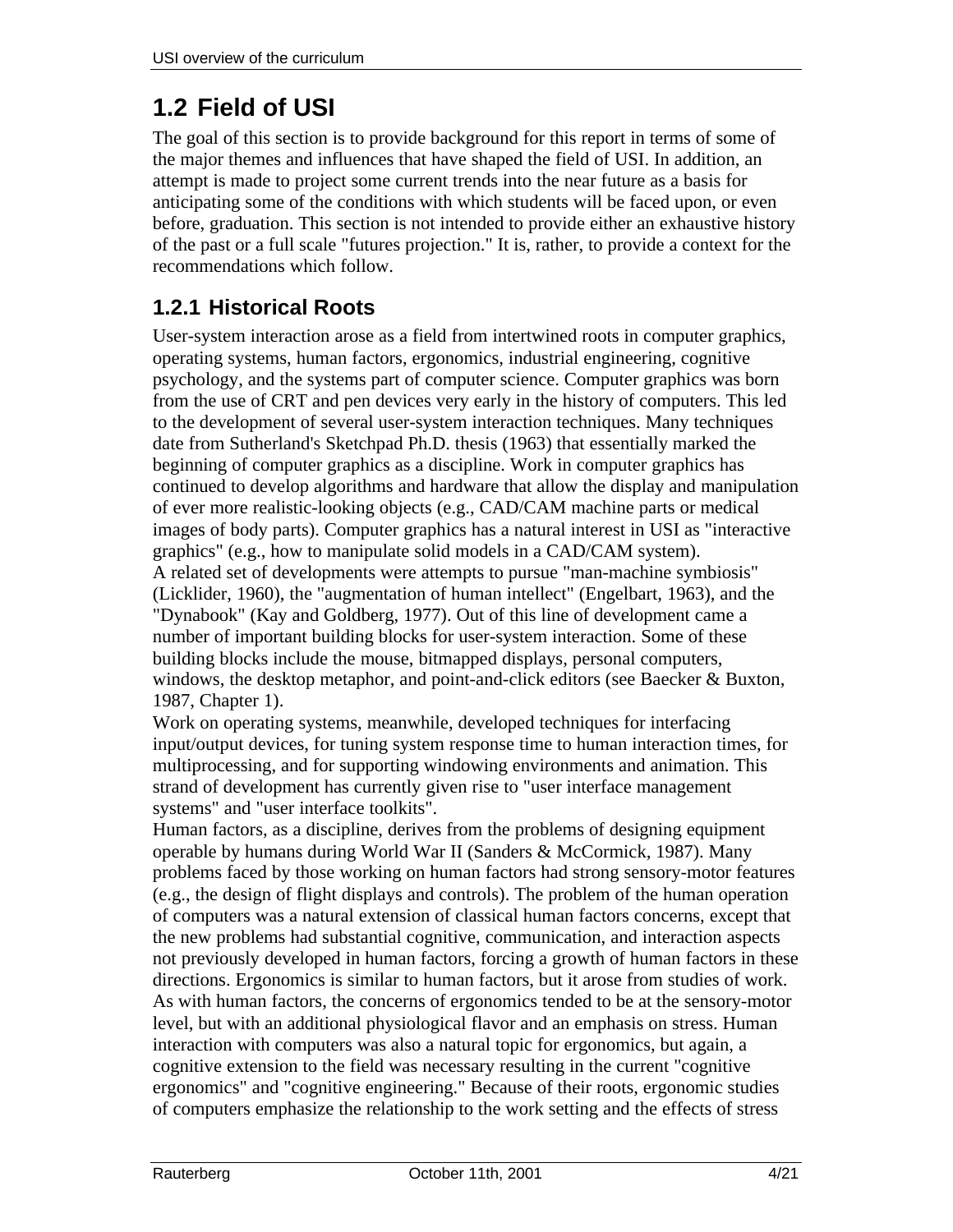factors, such as the routinization of work, sitting posture, or the vision design of CRT displays.

Industrial engineering arose out of attempts to raise industrial productivity starting in the early years of this century. The early emphasis in industrial engineering was in the design of efficient manual methods for work (e.g., a two-handed method for the laying of bricks), the design of specialized tools to increase productivity and reduce fatigue (e.g., brick pallets at waist height so bricklayers didn't have to bend over), and, to a lesser extent, the design of the social environment (e.g., the invention of the suggestion box). Interaction with computers is a natural topic for the scope of industrial engineering in the context of how the use of computers fit into the larger design of work methods.

Cognitive psychology derives from attempts to study sensation experimentally at the end of the 19th century. In the 1950's, an infusion of ideas from communications engineering, linguistics, and computer engineering led to an experimentally-oriented discipline concerned with human information processing and performance. Cognitive psychologists have concentrated on the learning of systems, the transfer of that learning, the mental representation of systems by humans, and human performance on such systems.

Finally, the growth of discretionary computing and the mass personal computer and workstation computer markets have meant that sales of computers are more directly tied to the quality of their interfaces than in the past. The result has been the gradual evolution of a standardized interface architecture from hardware support of mice to shared window systems to "application management layers." Along with these changes, researchers and designers have begun to develop specification techniques for user interfaces and testing techniques for the practical production of interfaces.

# **1.2.2 Likely Future Developments**

The means by which humans interact with computers continues to evolve rapidly. A curriculum in a changing area must be put together with some understanding of the forces shaping the future so that its concepts are not quickly out of date. Although the curriculum can always be revised in the light of greater understanding in the future, students cannot generally be recalled for retraining. They must build their own future understanding upon the foundations provided by the courses taken at the time they were students.

User-system interaction is, in the first instance, affected by the forces shaping the nature of future computing. These forces include:

- Decreasing hardware costs leading to larger memories and faster systems.
- Miniaturization of hardware leading to portability.
- Reduction in power requirements leading to portability.
- New display technologies leading to the packaging of computational devices in new forms.
- Assimilation of computation into the environment (e.g., VCRs, microwave ovens, televisions).
- Specialized hardware leading to new functions (e.g., rapid text search).
- Increased development of network communication and distributed computing.
- Increasingly widespread use of computers, especially by people who are outside of the computing profession.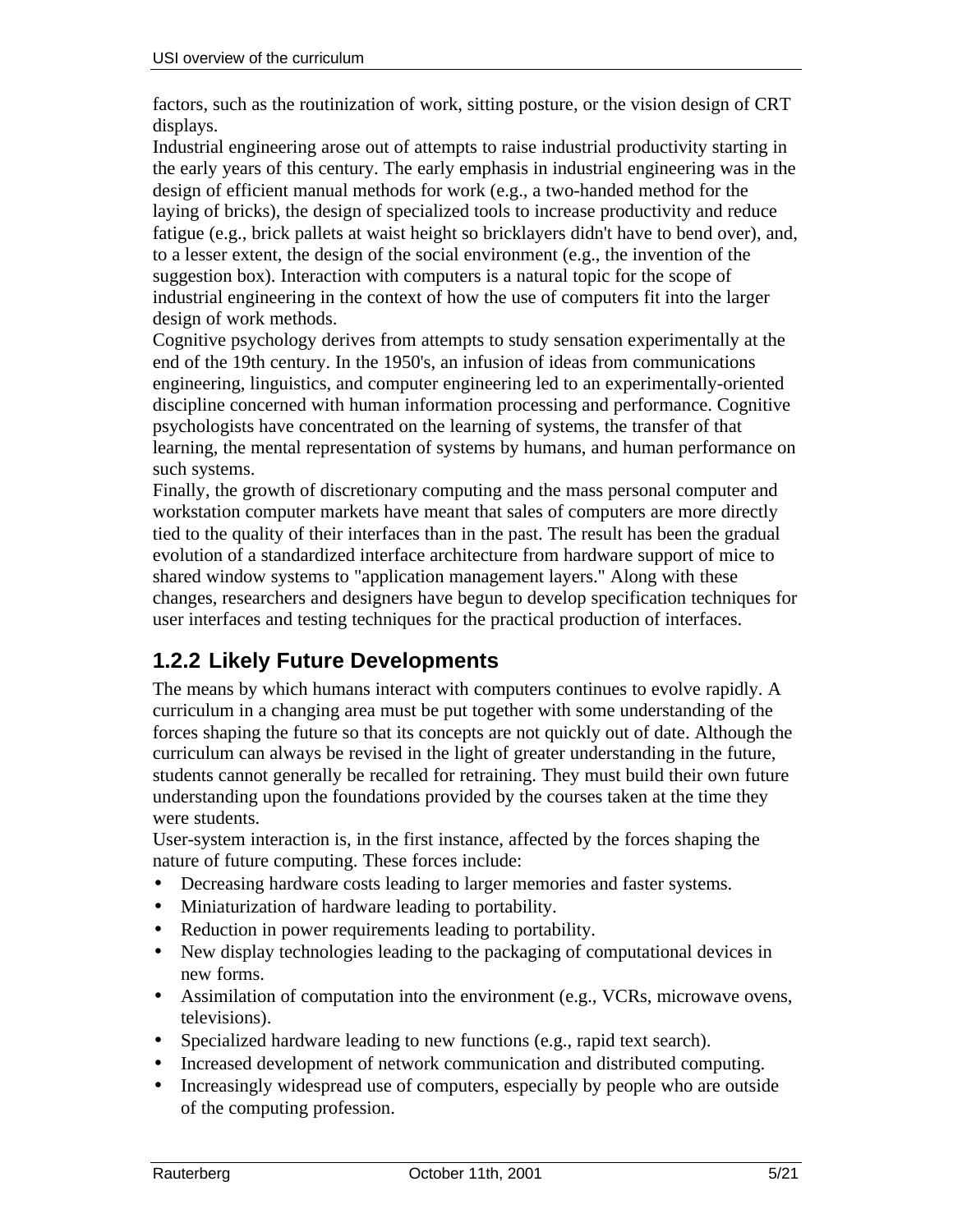- Increasing innovation in input techniques (e.g., voice, gesture, pen), combined with lowering cost, leading to rapid computerization by people previously left out of the "computer revolution."
- Wider social concerns leading to improved access to computers by currently disadvantaged groups (e.g., young children, the physically/visually disabled, etc.). Because user-system interaction involves transducers between humans and machines and because humans are sensitive to response times, viable human interfaces are more technology-sensitive than many parts of computer science. For instance, the development of the mouse gave rise to the point-and-click style of editor interface and the mouse-based graphics program. Partially based on the above trends, we expect a future for USI with some of the following characteristics:

#### 1.2.2.1.1 Ubiquitous communication.

Computers will communicate through high speed local networks, nationally over wide-area networks, and portably via infrared, ultrasonic, cellular, and other technologies. Data and computational services will be portably accessible from many if not most locations to which a user travels.

#### 1.2.2.1.2 Embedded computation.

Computation will pass beyond desktop computers into every object for which uses can be found. The environment will be alive with little computations from computerized cooking appliances to lighting and plumbing fixtures to window blinds to automobile braking systems to greeting cards. To some extent, this development is already taking place. The difference in the future is the addition of networked communications that will allow many of these embedded computations to coordinate with each other and with the user. Human interfaces to these embedded devices will in many cases be very different from those appropriate to workstations.

#### 1.2.2.1.3 High functionality systems.

Systems will have large numbers of functions associated with them. There will be so many systems that most users, technical or non-technical, will not have time to learn them in the traditional way (e.g., through thick manuals).

#### 1.2.2.1.4 Mass availability of computer graphics.

Computer graphics capabilities such as image processing, graphics transformations, rendering, and interactive animation will become widespread as inexpensive chips become available for inclusion in general workstations.

#### 1.2.2.1.5 Mixed media.

Systems will handle images, voice, sounds, video, text, formatted data. These will be exchangeable over communication links among users. The separate worlds of consumer electronics (e.g., stereo sets, VCRs, televisions) and computers will partially merge. Computer and print worlds will continue to cross assimilate each other.

#### 1.2.2.1.6 High-bandwidth interaction.

The rate at which humans and machines interact will increase substantially due to the changes in speed, computer graphics, new media, and new input/output devices. This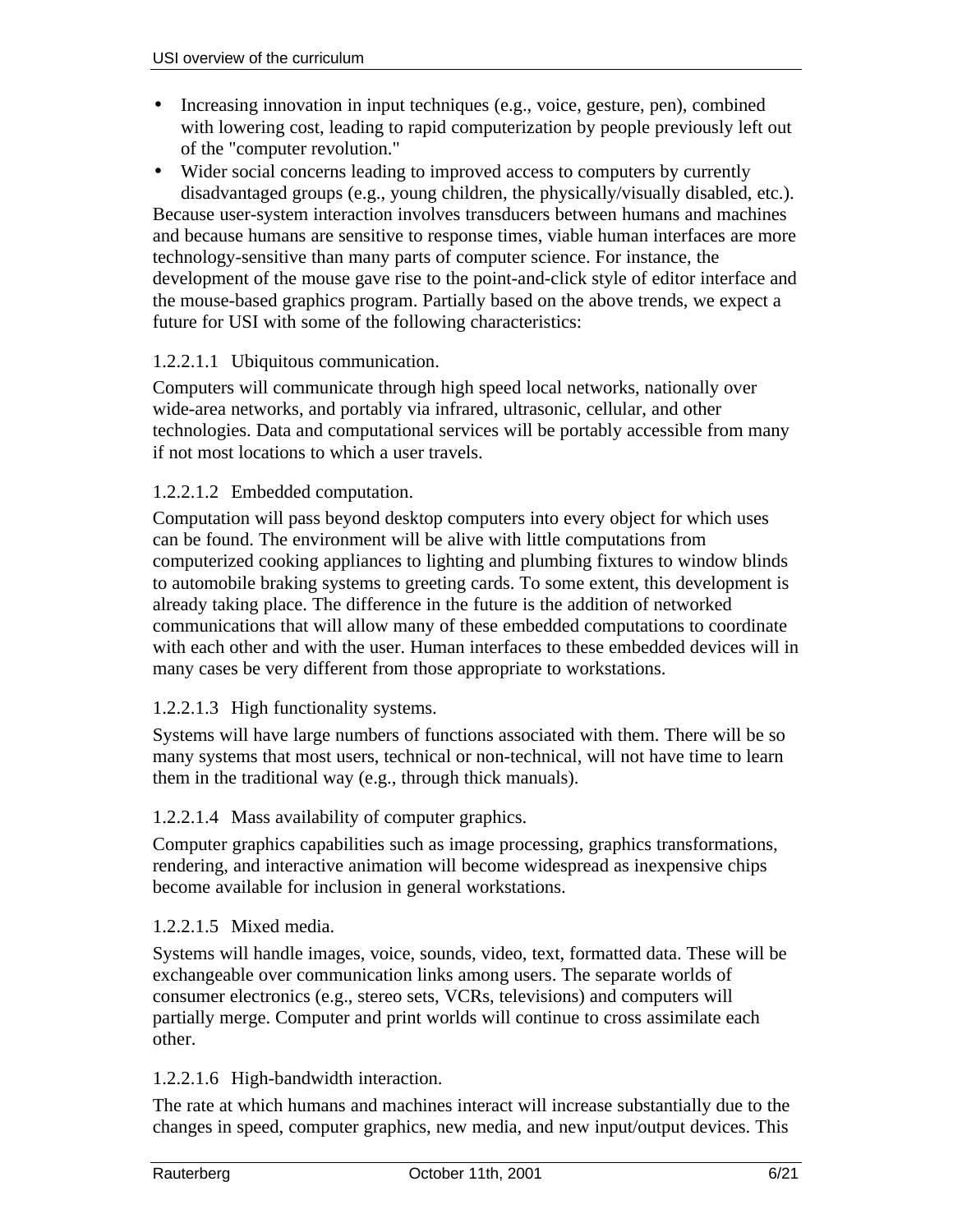will lead to some qualitatively different interfaces, such as virtual reality or computational video.

#### 1.2.2.1.7 Large and thin displays.

New display technologies will finally mature enabling very large displays and also displays that are thin, light weight, and have low power consumption. This will have large effects on portability and will enable the development of paper-like, pen-based computer interaction systems very different in feel from desktop workstations of the present.

#### 1.2.2.1.8 Group interfaces.

Interfaces to allow groups of people to coordinate will be common (e.g., for meetings, for engineering projects, for authoring joint documents). These will have major impacts on the nature of organizations and on the division of labor. Models of the group design process will be embedded in systems and will cause increased rationalization of design.

#### 1.2.2.1.9 User Tailorability.

Ordinary users will routinely tailor applications to their own use and will use this power to invent new applications based on their understanding of their own domains. Users, with their deeper knowledge of their own knowledge domains, will increasingly be important sources of new applications at the expense of generic systems programmers (with systems expertise but low domain expertise).

#### 1.2.2.1.10 Information Utilities.

Public information utilities (such as Compuserve, Prodigy, home banking and shopping, etc.) and specialized industry services (e.g., weather for pilots) will continue to proliferate. The rate of proliferation will accelerate with the introduction of high-bandwidth interaction and the improvement in quality of interfaces. One consequence of the above developments is that computing systems will appear partially to dissolve into the environment and become much more intimately associated with their users' activities. One can make an analogy to the development of motion power. Once, strikingly visible, large, centralized water wheels were used to drive applications via belt drives; now electric motors are invisibly integrated into applications from VCRs to refrigerators.

Of course, personal computers in some form will continue to exist (although many might take the form of electronic notebooks) and there will still be the problem of designing interfaces so that users can operate them. But the rapid pace of development means that the preparation of students must address not only the present state of technology, but also provide the foundations for future possibilities.

# **1.3 The Content of User-System Interaction**

The aim in this section is to inventory the current state of results in the field of usersystem interaction. Our object is to delimit the scope of our concerns and to specify the connections with other fields. The discussion is not constrained by the need to distribute this content into courses or to tailor a curriculum for various sorts of students. The objective is, rather, to survey what is known that is worth teaching.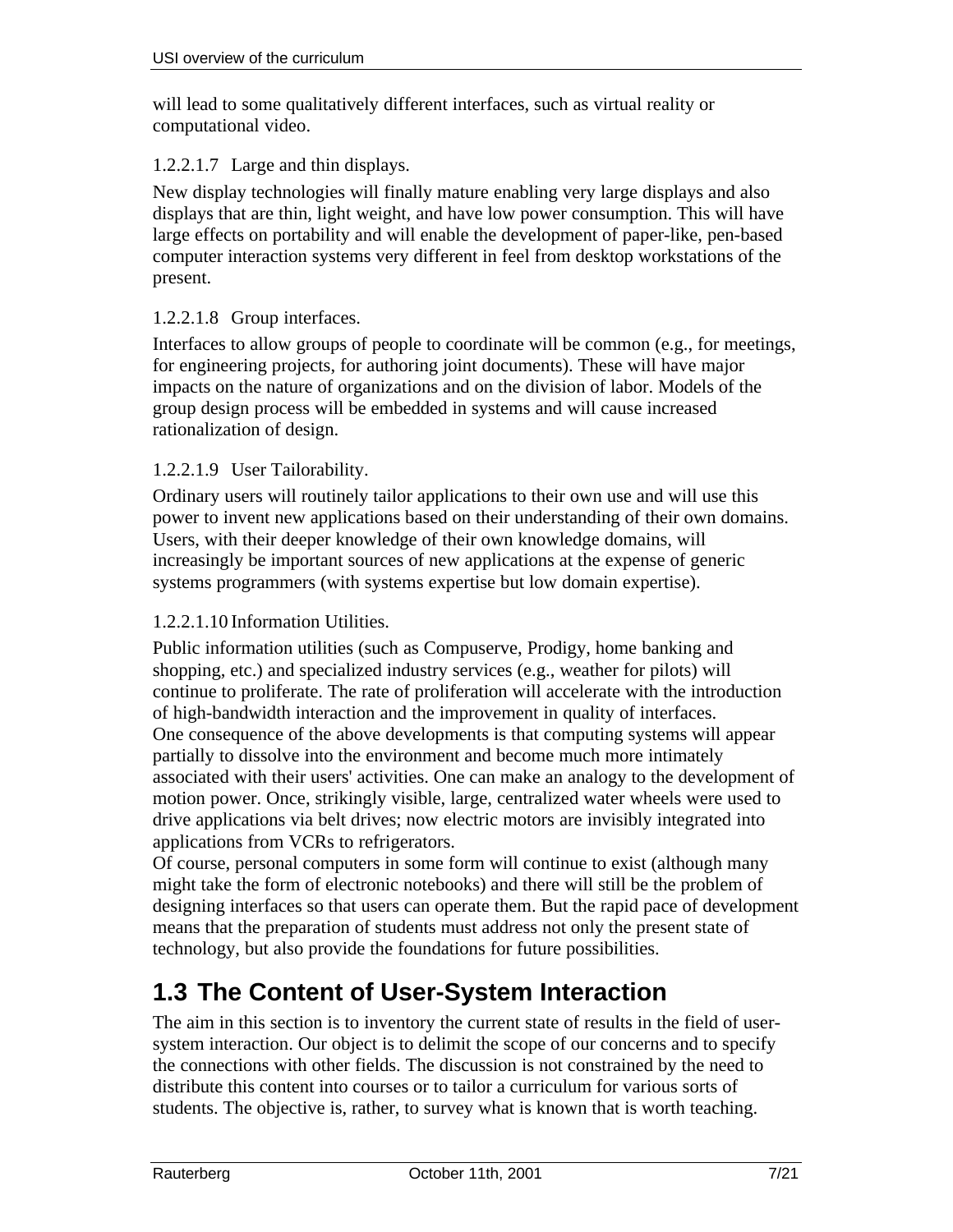Different courses might be carved out of parts of this inventory, and the program at a particular school or in any given instructional environment might wish to utilize only part of this material, together with other topics in a reorganized point of view (e.g., for a course in a design department or for a short, in-house training course for members of product development teams). For convenience, we have loosely arranged the topics in the field into 16 groups.

The topics in this table derive from a consideration of five interrelated aspects of usersystem interaction: (N) the nature of user-system interaction, (C) the use and context of computers, (U) human characteristics, (S) interactive system and interface architecture, and (D) the development process.

Interactive systems exist within a larger social, organizational and work milieu (C1). Within this context there are applications for which we wish to employ computer systems (C2). But the process of putting computers to work means that the human, technical, and work aspects of the application situation must be brought into fit with each other through human learning, system tailorability, or other strategies (C3). In addition to the use and social context of computers, on the human side we must also take into account the human information processing (U1), communication (U2), and physical (U3) characteristics of users.

On the computer side, a variety of technologies have been developed for supporting interaction with humans: Input and output devices connect the human and the machine (S1). These are used in a number of techniques for organizing a dialogue (S2). These techniques are used in turn to implement larger design elements, such as the metaphor of the interface (S3). Getting deeper into the machine substrata supporting the dialogue, the dialogue may make extensive use of computer graphics techniques (S4). Complex dialogues lead into considerations of the systems architecture necessary to support such features as interconnectable application programs, windowing, real-time response, network communications, multi-user and cooperative interfaces, and multi-tasking of dialogue objects (S5).

Finally, there is the process of development which incorporates design (D1) for usersystem dialogues, techniques and tools (D2) for implementing them (D2), techniques for evaluating (D3) them, and a number of classic designs for study (D4). Each of these components of the development process is bound up with the others in a relationship of mutual, reciprocal influence whereby choices made in one area impact upon the choices and the options available in the others.

The following inventory of topics contains representative entries relating to all of these aspects of the design and analysis of user-system interaction systems. This inventory is a current snapshot of topics on which there are results that could be taught. In addition to direct USI topics, we have included in this inventory results from other disciplines central enough to be taught within courses in USI. Such a list cannot hope to be complete or even non-controversial, but it should be heuristically useful in the practical business of preparing courses.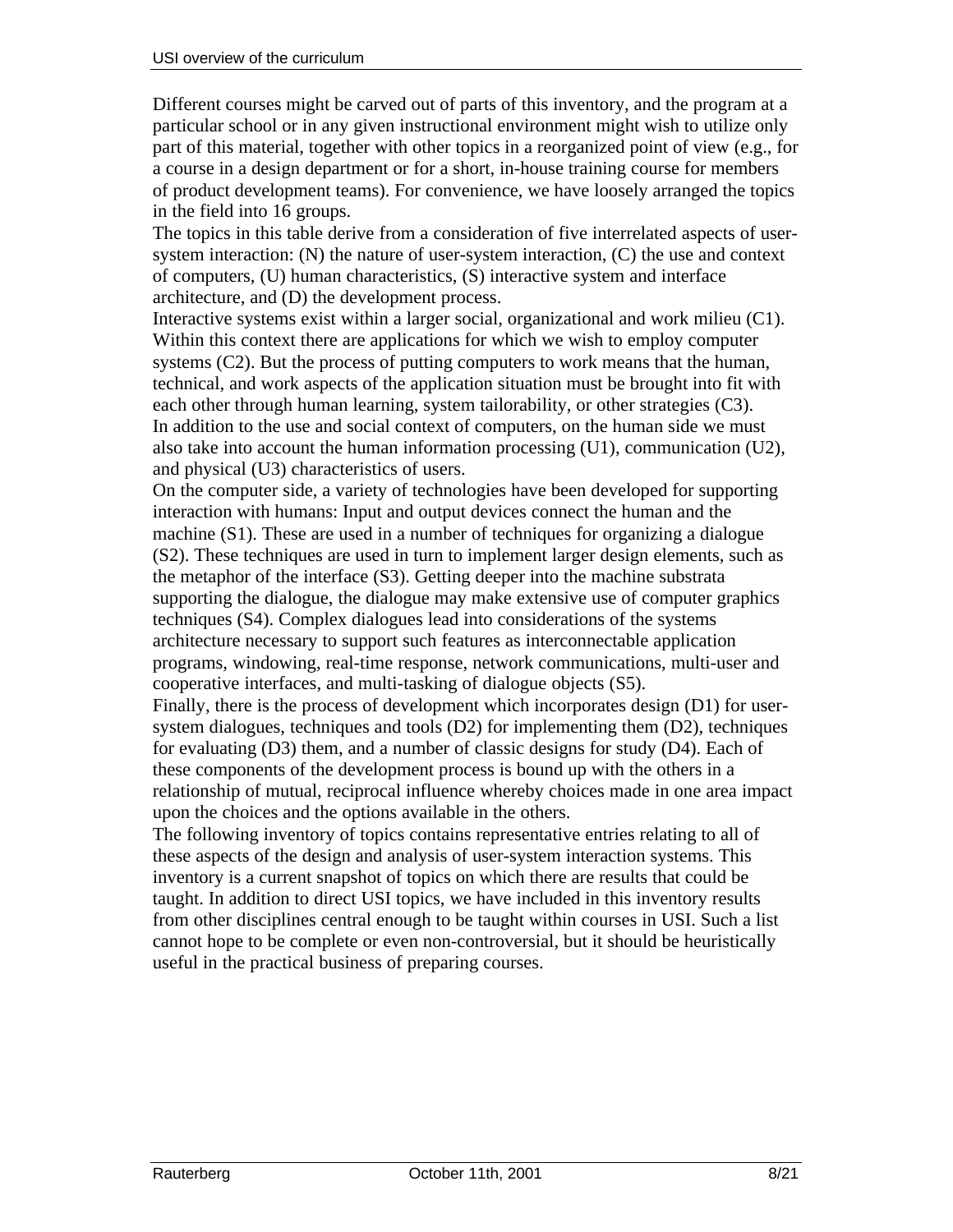



# **1.3.1 Nature of User-System Interaction (N)**

Under this heading are overviews of, and theoretical frameworks for, topics in usersystem communication.

## **1.3.1.1 The Nature of User-System Interaction (N1)**

- Points of view: USI as communication, agent paradigm, tool paradigm, the workcentered point of view, human/system/tasks division, supervisory control
- Objectives (e.g. productivity, user empowerment)
- History and intellectual roots
- USI as an academic topic: journals, literature, relation to other fields, science vs. engineering vs. design aspects

# **1.3.2 Use and Context of Systems (C)**

The uses to which computers are put are spoken of as 'applications' or interactive products. These uses and the extent to which the interface (and the application logic in the rest of the system) fits them can have a profound impact on every part of the interface and its success. Moreover, the general social, work, and business context may be important. In addition to technical requirements, an interface may have to satisfy quality-of-work-life goals of a labor union or meet legal constraints on "look and feel" or position the image of a company in a certain market. The following topics are concerned with general problems of fitting computers, uses, and context of use together.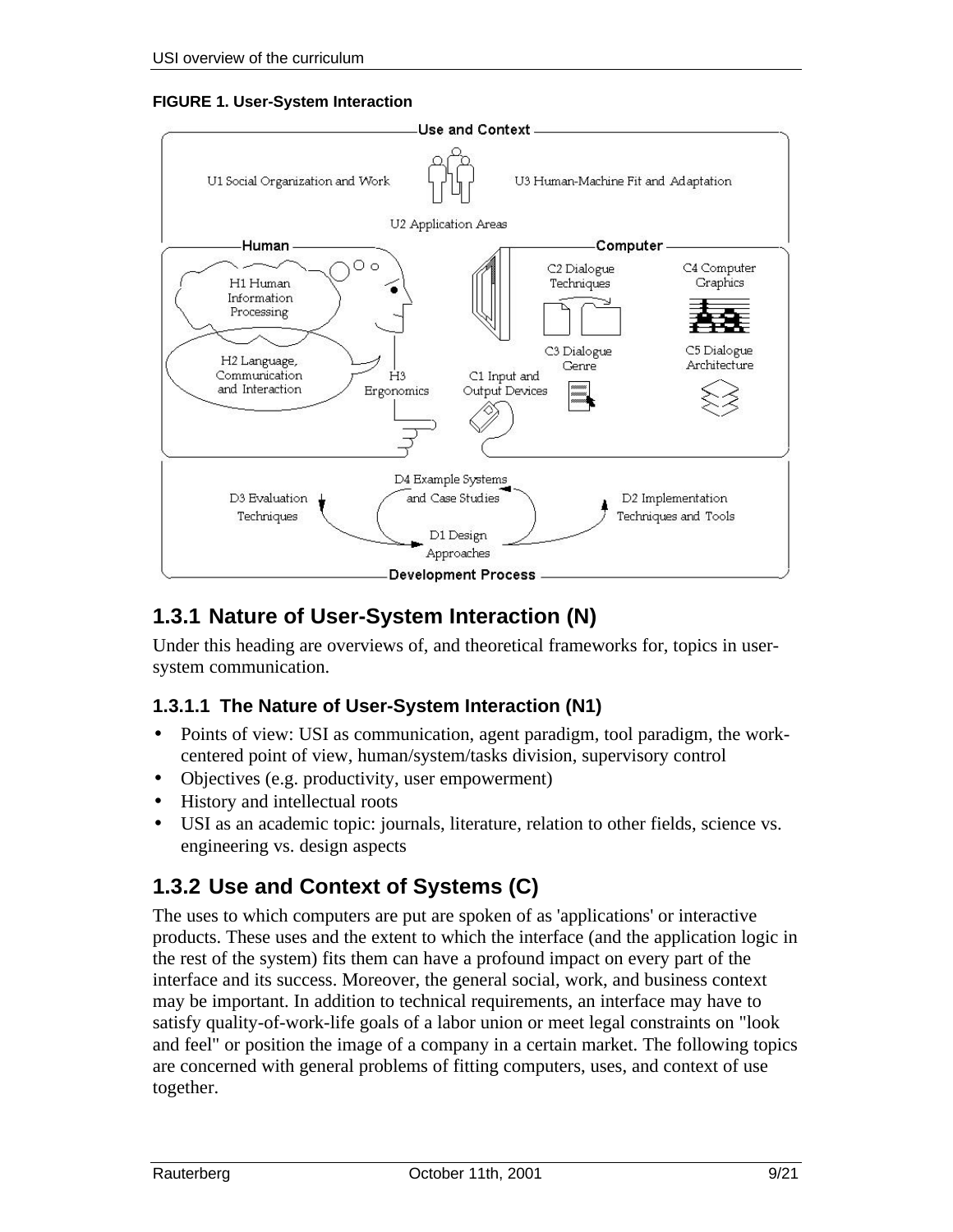# **1.3.2.1 Social Organization and Work (C1)**

This heading relates to the human as an interacting social being. It includes a concern with the nature of work, and with the notion that human systems and technical systems mutually adapt to each other and must be considered as a whole. Points of view (e.g., industrial engineering, operations research, Rasmussen's cognitive engineering, the Aarhus participatory design approach, Hewitt's open systems)

- Models of human activity (e.g., opportunistic planning, open procedures)
- Models of small-groups, organizations
- Models of work, workflow, cooperative activity, office work
- Socio-technical systems, human organizations as adaptive open systems, mutual impact of computer systems on work and vice versa, computer systems for group tasks, case studies
- Quality of work life and job satisfaction

## **1.3.2.2 Application Areas (C2)**

The focus of this section is on classes of application domains and particular application areas where characteristic interfaces have developed.

Characterization of application areas (e.g., individual vs. group, paced vs. unpaced)

- Embedded systems: Copier controls, elevator controls, consumer electronics and home appliance controllers (e.g., TVs, VCRs, microwave ovens, etc.)
- Communications-oriented interfaces: Electronic mail, computer conferencing, telephone and voice messaging systems
- Multimedia information kiosks
- Continuous control systems: process control systems, virtual reality systems, simulators, cockpits, video games
- Document-oriented interfaces: Text-editing, document formatting, illustrators, spreadsheets, hypertext
- Design environments: programming environments, CAD/CAM
- On-line tutorial systems and help systems

## **1.3.2.3 Human-Machine Fit (C3)**

Part of the purpose of design is to arrange a fit between the designed object and its use. There are several dimensions to this fit and it is possible to place the burden of adjustment in different places: Adjustments can be made (1) either at design time or at time of use (2) by either changing the system or the user and (3) the changes can be made by either the users themselves or, sometimes, by the system. Topics under this heading all relate to changing some component of a socio-technical system so as to improve its fit.

- User selection: compatibilities of user and system characteristics
- User adaptation: ease of learning, training methods (e.g., on-line tutorials), relation to system design
- User guidance: help techniques, documentation, error-handling techniques

# **1.3.2.4 Adaptation (C4)**

Advanced technology for interactive systems will be based on adaptive system behaviour, partly controlled by input from intelligent sensor systems.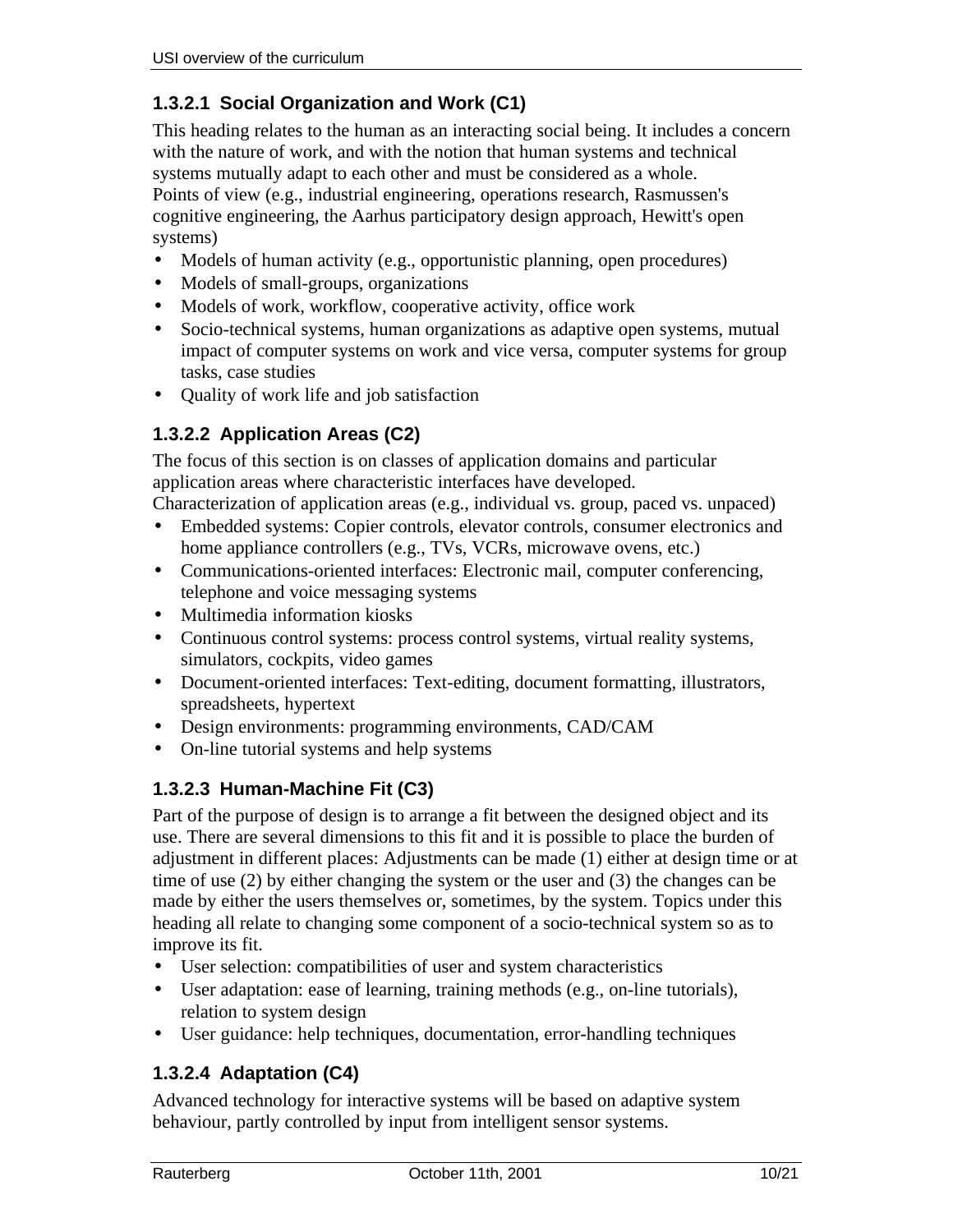Nature of adaptive systems, adaptations of human systems that cancel reliability improvements, the nature of error in adaptive redundant systems, empirical findings on user improvisation with routine systems, determinants of successful systems introduction.

- System selection: theories of system adoption
- System adaptation: customization and tailorability techniques

# **1.3.3 User Characteristics (U)**

It is important to understand something about human information-processing characteristics, how human action is structured, the nature of human communication, and human physical and physiological requirements.

## **1.3.3.1 Human Information Processing (U1)**

Characteristics of the human as a processor of information. Models of cognitive architecture: symbol-system models, connectionist models, engineering models

- Phenomena and theories of memory
- Phenomena and theories of perception
- Phenomena and theories of motor skills
- Phenomena and theories of attention and vigilance
- Phenomena and theories of problem solving
- Phenomena and theories of learning and skill acquisition
- Phenomena and theories of motivation
- Users' conceptual models
- Models of human action
- Human diversity, including disabled populations

# **1.3.3.2 Language, Communication and Interaction (U2)**

- Language as a communication and interface medium. Communication phenomena.
- Aspects of language: syntax, semantics, pragmatics
- Formal models of language
- Pragmatic phenomena of conversational interaction (e.g., turn-taking, repair)
- Language phenomena
- Specialized languages (e.g., graphical interaction, query, command, production systems, editors)
- Interaction reuse (e.g., history lists)

# **1.3.3.3 Ergonomics (U3)**

- Anthropometric and physiological characteristics of people and their relationship to workspace and environmental parameters.
- Human anthropometry in relation to workspace design
- Arrangement of displays and controls, link analysis
- Human cognitive and sensory limits
- Sensory and perceptual effects of CRT and other display technologies, legibility, display design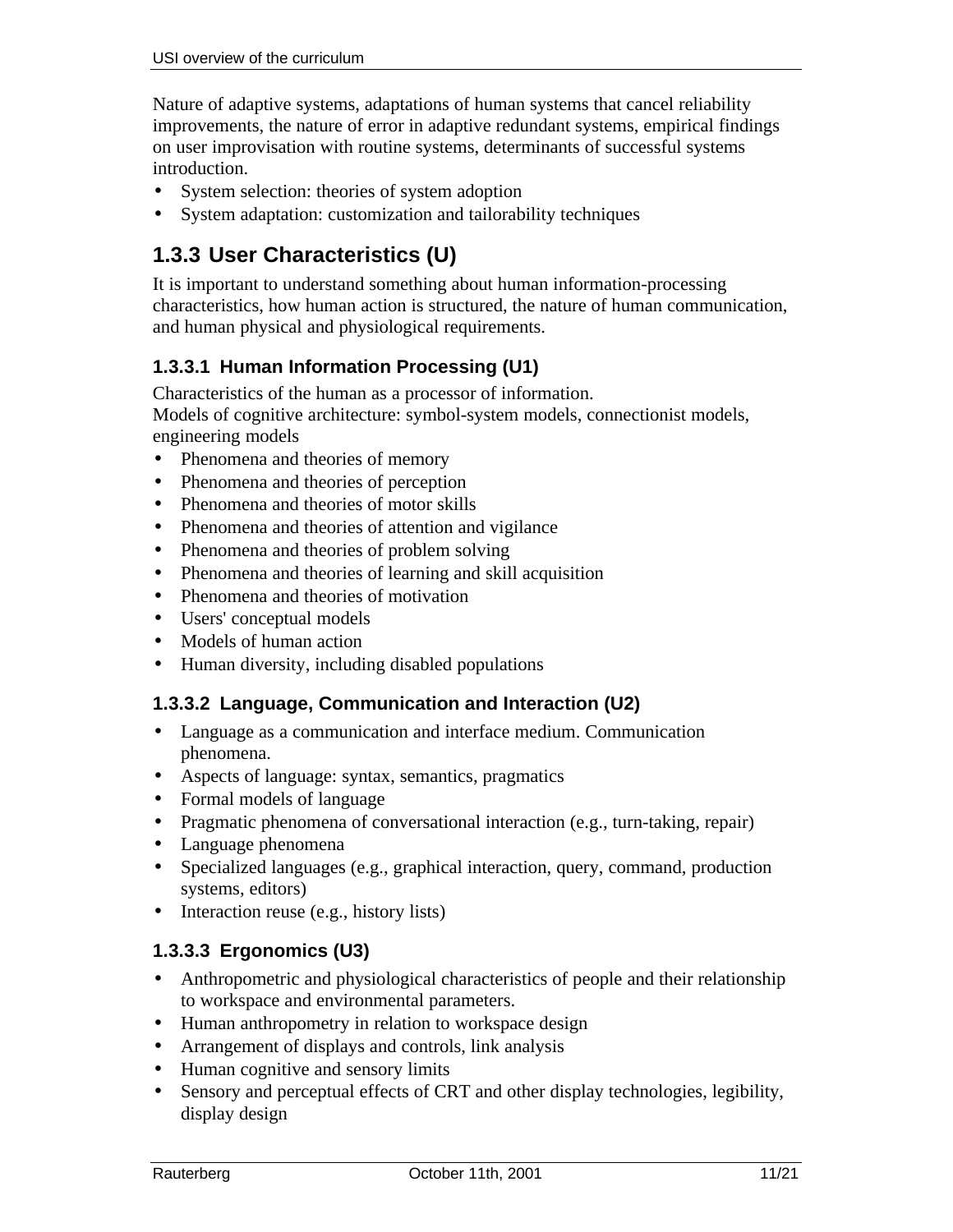- Control design
- Fatigue and health issues
- Furniture and lighting design
- Temperature and environmental noise issues
- Design for stressful or hazardous environments
- Design for the disabled

# **1.3.4 System and Interface Architecture (S)**

Machines have specialized components for interacting with humans. Some of these components are basically transducers for moving information physically between human and machine. Other components have to do with the control structure and representation of aspects of the interaction. These specialized components are covered in the following topics.

## **1.3.4.1 Input and Output Devices (S1)**

The technical construction of devices for mediating between humans and machines.

• Input devices:

Survey, mechanics of particular devices, performance characteristics (human and system), devices for the disabled, handwriting and gestures, speech input, eye tracking, exotic devices (e.g., EEG and other biological signals)

• Output devices:

Survey, mechanics of particular devices, vector devices, raster devices, frame buffers and image stores, canvases, event handling, performance characteristics, devices for the disabled, sound and speech output, 3D displays, motion (e.g., flight simulators), tactile feedback, exotic devices

• Characteristics of input/output devices e.g., weight, portability, bandwidth, sensory modality; Virtual devices

## **1.3.4.2 Dialogue Techniques (S2)**

The basic software architecture and techniques for interacting with humans.

#### 1.3.4.2.1 Dialogue Inputs:

Types of input purposes (e.g., selection, discrete parameter specification, continuous control)

Input techniques: keyboard techniques (e.g, commands, menus), mouse-based techniques (e.g., picking, rubber-band lines), pen-based techniques (e.g., character recognition, gesture), voice-based techniques

#### 1.3.4.2.2 Dialogue Outputs:

Types of output purposes (e.g., convey precise information, summary information, illustrate processes, create visualizations of information)

Output techniques (e.g., scrolling display, windows, animation, sprites, fish-eye displays)

Screen layout issues (e.g., focus, clutter, visual logic)

1.3.4.2.3 Dialogue Interaction Techniques: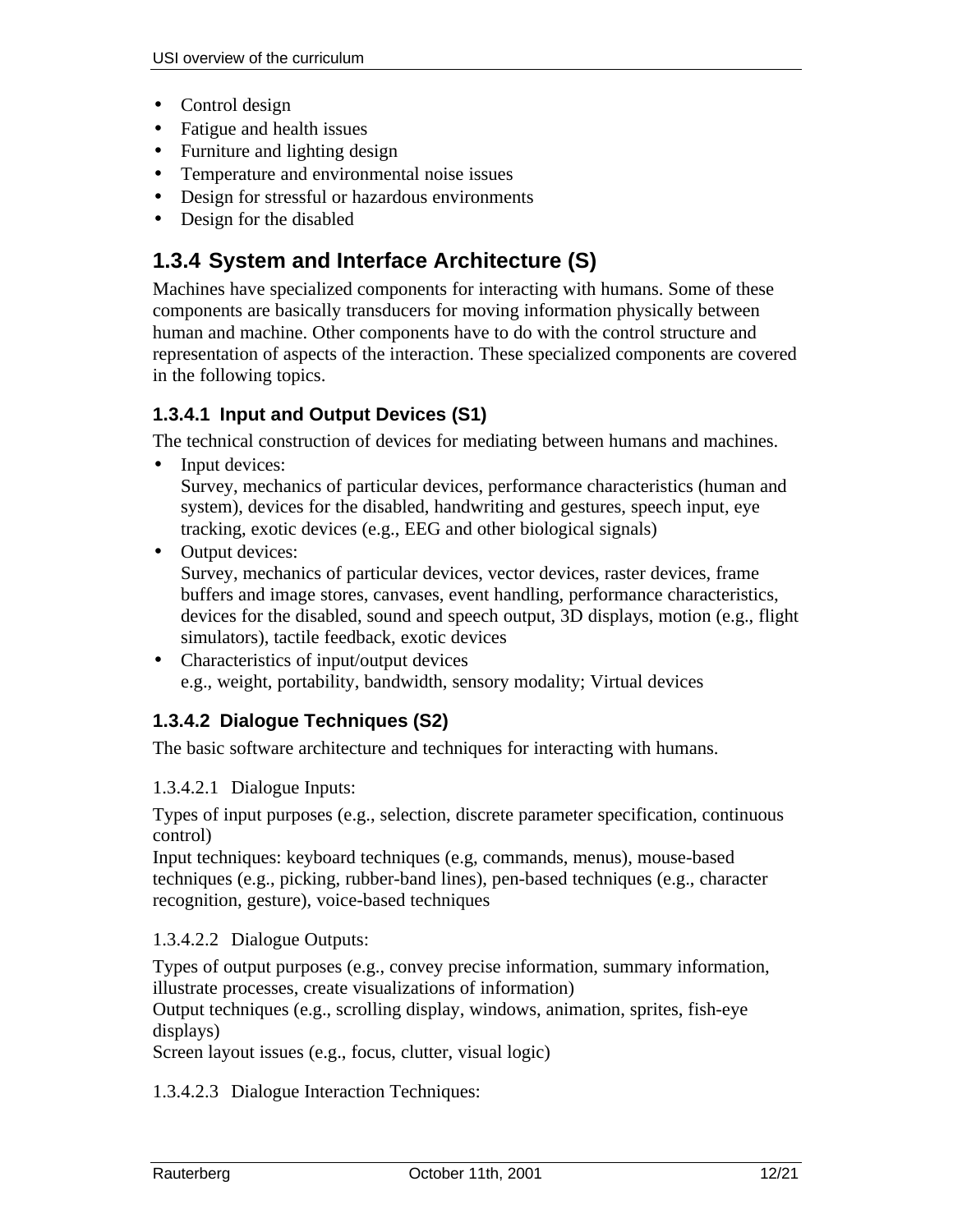- Dialogue type and techniques (e.g., alphanumeric techniques, form filling, menu selection, icons and direct manipulation, generic functions, natural language)
- Navigation and orientation in dialogues, error management
- Multimedia and non-graphical dialogues: speech input, speech output, voice mail, video mail, active documents, videodisc, CD-ROM
- Agents and AI techniques
- Multi-person dialogues
- Dialogue Issues:
- Real-time response issues
- Manual control theory
- Supervisory control, automatic systems
- embedded systems

#### 1.3.4.2.4 Standards:

- Industry standards, e.g. "Look and feel"
- ISO standards
- guidelines
- intellectual property protection

## **1.3.4.3 Dialogue Genre (S3)**

The conceptual uses to which the technical means are put. Such concepts arise in any media discipline (e.g., film, graphic design, etc.).

- Interaction metaphors (e.g., tool metaphor, agent metaphor)
- Content metaphors (e.g., desktop metaphor, paper document metaphor)
- Persona, personality, point of view
- Workspace models
- Transition management (e.g., fades, pans)
- Relevant techniques from other media (e.g., film, theater, graphic design)
- Style and aesthetics

## **1.3.4.4 Computer Graphics (S4)**

Basic concepts from computer graphics that are especially useful to know for USI.

- Geometry in 2- and 3- space, linear transformations
- Graphics primitives and attributes: bitmap and voxel representations, raster-op, 2- D primitives, text primitives, polygon representation, 3-D primitives, quadtrees and octtrees, device independent images, page definition languages
- Solid modeling, splines, surface modeling, hidden surface removal, animation, rendering algorithms, lighting models
- Color representation, color maps, color ranges of devices

## **1.3.4.5 Dialogue Architecture (S5)**

Software architectures and standards for user interfaces.

- Layers model of the architecture of dialogues and windowing systems, dialogue system reference models
- Screen imaging models (e.g., RasterOp, Postscript, Quickdraw)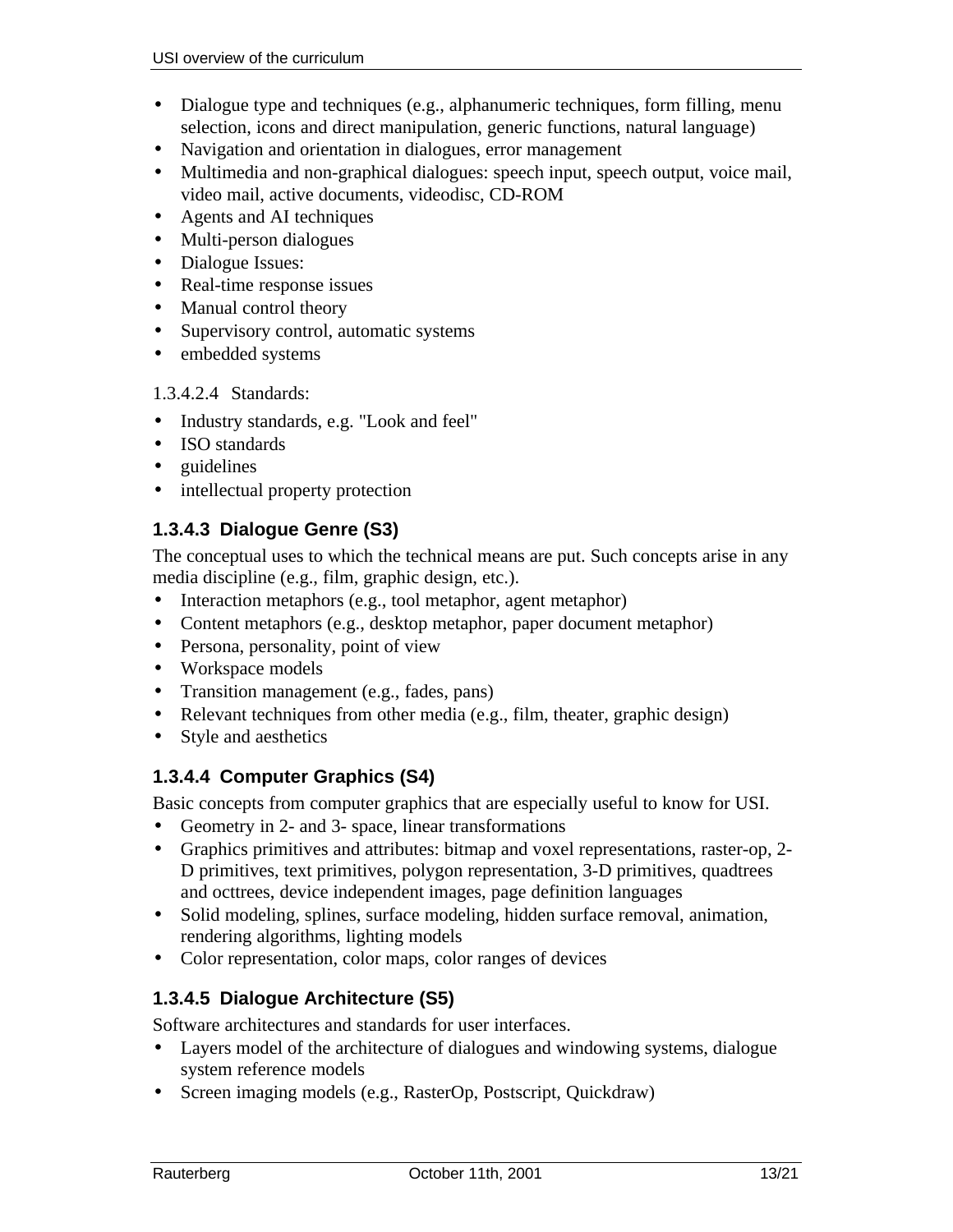- Window manager models (e.g., Shared address-space, client-server), analysis of major window systems (e.g., X, New Wave, Windows, Open Look, Presentation Manager, Macintosh)
- Models of application-to-dialogue manager connection
- Models for specifying dialogues
- Multi-user interface architectures "Look and feel"
- Standardization and interoperability

# **1.3.5 Development Process (D)**

The construction of human interfaces is both a matter of design and engineering. These topics are concerned with the methodology and practice of interface design. Other aspects of the development process include the relationship of interface development to the engineering (both software and hardware) of the rest of the system.

### **1.3.5.1 Design Approaches (D1)**

The process of design. Relevant topics from other design disciplines.

- Graphic design basics (e.g., design languages, typography, use of color, 2D & 3D spatial organization, temporal sequencing, etc.)
- Alternative system development processes (e.g., waterfall model, participatory design), lifecycle model, iterative design, choice of method under time/resource constraint
- Task analysis techniques (e.g., field studies, analytical methods), task allocation, market analysis
- Design specification techniques
- Design analysis techniques (e.g., objects and actions)
- Industrial design basics
- Design case studies and empirical analyses of design

### **1.3.5.2 Implementation Techniques and Tools (D2)**

Tactics and tools for implementation.

- Relationships among design, evaluation, and implementation
- Independence and reusability, application independence, device independence
- Prototyping techniques (e.g., storyboarding, video, "Wizard of Oz", HyperCard, rapid prototype implementations)
- Dialogue toolkits (e.g., MacApp, NextStep, UIMS's, HyperCard)
- Object-oriented methods
- Data representation and algorithms

### **1.3.5.3 Evaluation Techniques (D3)**

Specific methods for evaluations.

- Productivity
- Figures of merit (e.g., time, errors, learnability, design for guessing, preference, etc.)
- Usability testing techniques, linking testing to specifications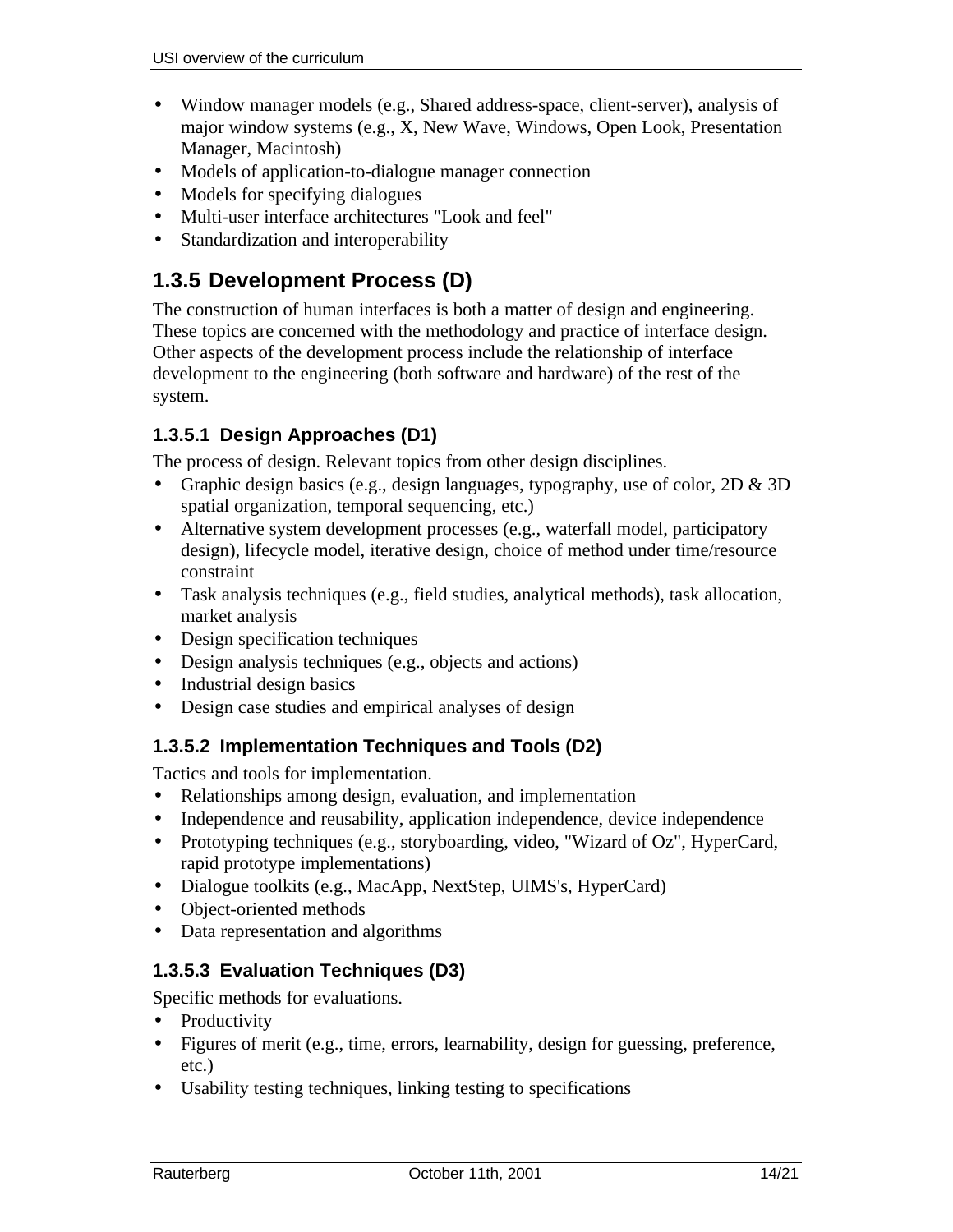• Formative and summative evaluation techniques for empirical evaluation, including, field observation methods, participant observation, interviewing techniques, questionnaire design, psychometric methods, video protocols, system logging, experiment design (e.g, concern with sample bias, etc.), methods from psychological and sociological evaluation fields, ethics of working with participants

### **1.3.5.4 Example Systems and Case Studies (D4)**

Classic designs to serve as extended examples of human interface design.

1.3.5.4.1 Command-oriented:

- OS/360 JCL (batch-oriented command style, baseline for seeing later improvements)
- PC DOS (command style interface learned by millions)
- Airline check-in system (time pressure, ambiguous input, distributed system)

#### 1.3.5.4.2 Graphics-oriented:

- Xerox Star (icon-window interface, generic commands)
- Apple Macintosh (similar interface over many applications)
- MacPaint (widely known and available graphics program)

1.3.5.4.3 Frame-based:

- Promis (Rapid response to large set of frames, touch-panel oriented)
- Zog (User-tailorable, rapid-response system, large number of frames, first commercial frame-based system)
- HyperCard (Graphically-oriented frame-based system with user programming language, first mass market frame-oriented system).

1.3.5.4.4 User-defined combinatorics:

- Unix operating system (strong combinatoric architecture paired with weak human factors)
- Emacs (language-oriented, large combinatoric command set)
- Visicalc (a "home-run" application with strong conceptual model that succeeded despite weak human factors)
- DBaseIII (simple, but successful, user applications generator)

1.3.5.4.5 Interfaces for untrained, walk-up users:

- Olympic Message System (practical use of user testing under time pressure)
- Nintendo Super Mario Brothers (learnable without a manual by grade school children)

# **1.4 Concluding Remarks**

The topics listed in this chapter constitute an attempt to inventory the results of USI and its supporting fields that are available for teaching. The topics are not arranged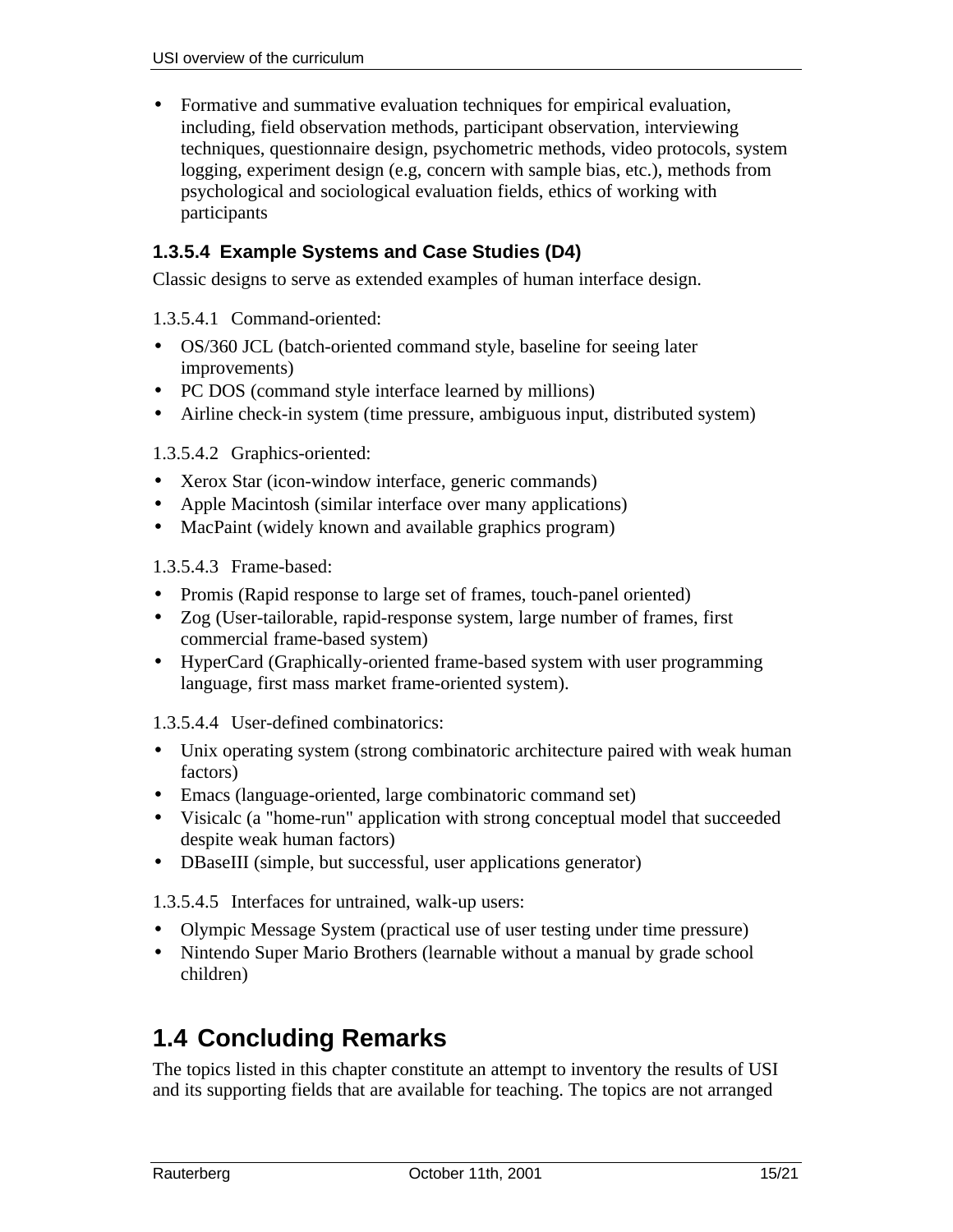according to how they would appear in courses. Rather, they are the raw material out of which courses and curricula might be fashioned.

However, USI as a field is continuing to develop rapidly. It is expected, therefore, that the above topics will undergo change as new results occur and as our understanding of the area deepens. New paradigms will emerge as our fundamental concepts evolve, become more clearly articulated, and spin off entirely new subtopics. These changes will necessitate continual revision of courses and curricula as new topics and results emerge.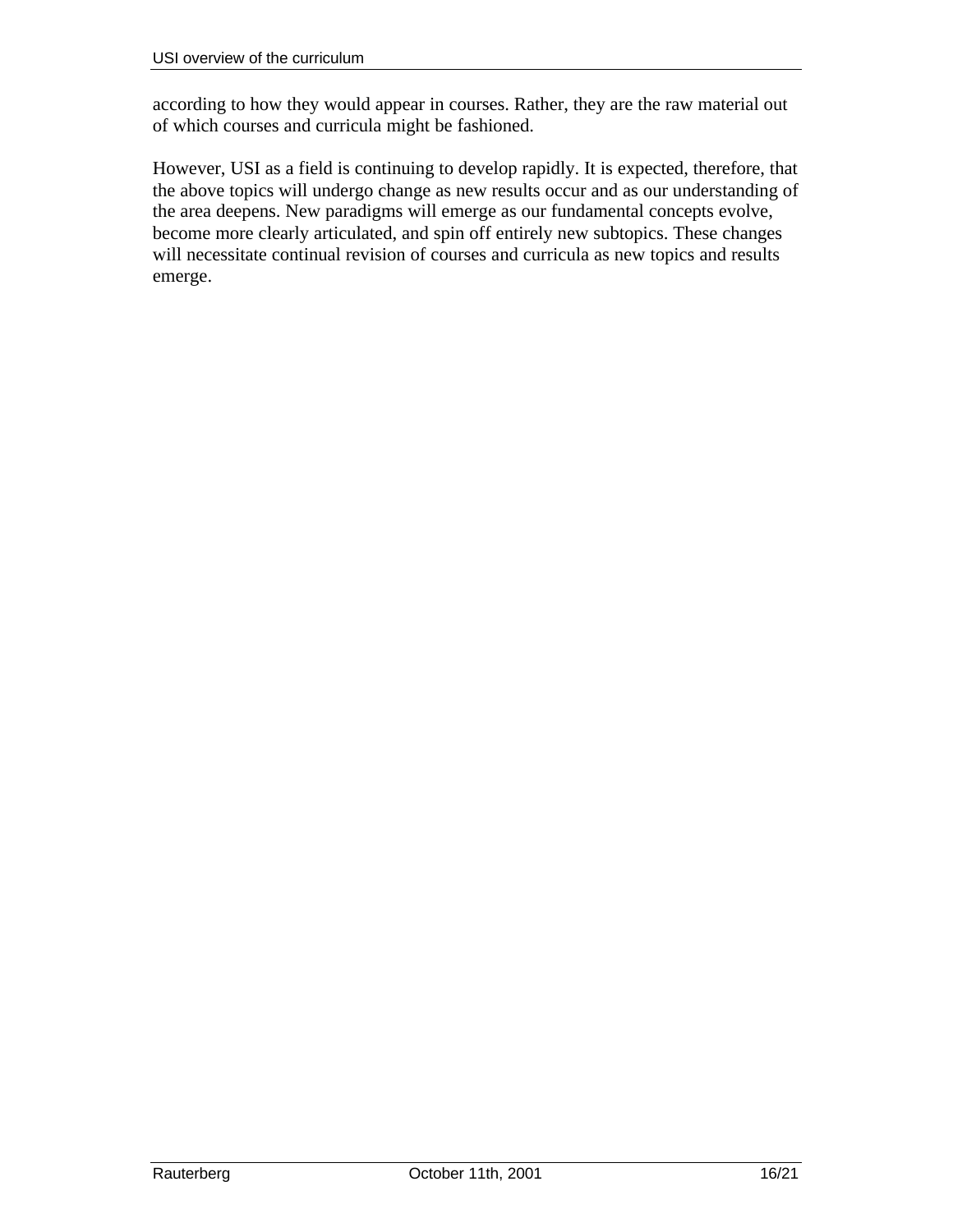# **2 Vision for future USI research**

# **2.1.1 Introduction**

Our vision is based on actual trends in the field of user-system interaction. We will focus on new, challenging research topics which will lead to design knowledge of advanced interactive technology.

# **2.1.2 Actual trends in user-system interaction**

# **2.1.2.1 Ubiquitous Computing**

[this part is copied from Rauterberg [1]]

By definition, the goal of ubiquitous computing is to make computational devices ubiquitous in the everyday world. Although oft described as making these devices "invisible," most efforts have focused on replication and dissemination. The vision is something like "Computing devices will be everywhere. They will be smaller so that we can carry them around with us and they will be able to communicate back and forth with each other." [2] The end result is that although computational devices are more likely to be seen as ubiquitous, they are far from invisible. Our world is now cluttered with various computational things that vie for our attention.

Ubiquitous computing is an inevitably evolving topic in computing. Many devices, which are already equipped with computers, can be found in our homes or offices. Nevertheless people still use their washing machines and telephones not considering them as a computers. Additionally, growing communication possibilities and the advent of small computers like Personal-Digital-Assistance (PDA) let Mark Weiser's vision come true [2]. In the ubiquitous computing research we consider technology and applications, using PDAs, other mobile devices and extented "dump" machines (like TV) to set up prototypes for the demonstration of ubiquitous computing scenarios.

A common focus shared by researchers in mobile, ubiquitous and wearable computing is the attempt to break away from the traditional desktop computing paradigm. Computational services need to become as mobile as their users. Whether that service mobility is achieved by equipping the user with computational power or by instrumenting the environment, all services need to be extended to take advantage of the constantly changing context in which they are accessed.

Attaining the goals of ubiquitous computing will require a highly sophisticated infrastructure. In the ideal system, a real-time tracking mechanism will derive the locations and operational status of many system components and will use that context to deliver messages more intelligently. Users will be able to choose from among a variety of devices to gain mobile, high-bandwidth access to data and computational resources anywhere on the network. These devices will be intuitive, attractive and responsive. They will automatically adapt their behavior to suit the current user and context.

# **2.1.2.2 Ambient intelligence**

[this part is copied from URL http://www.research.philips.com/generalinfo/special/ambintel/]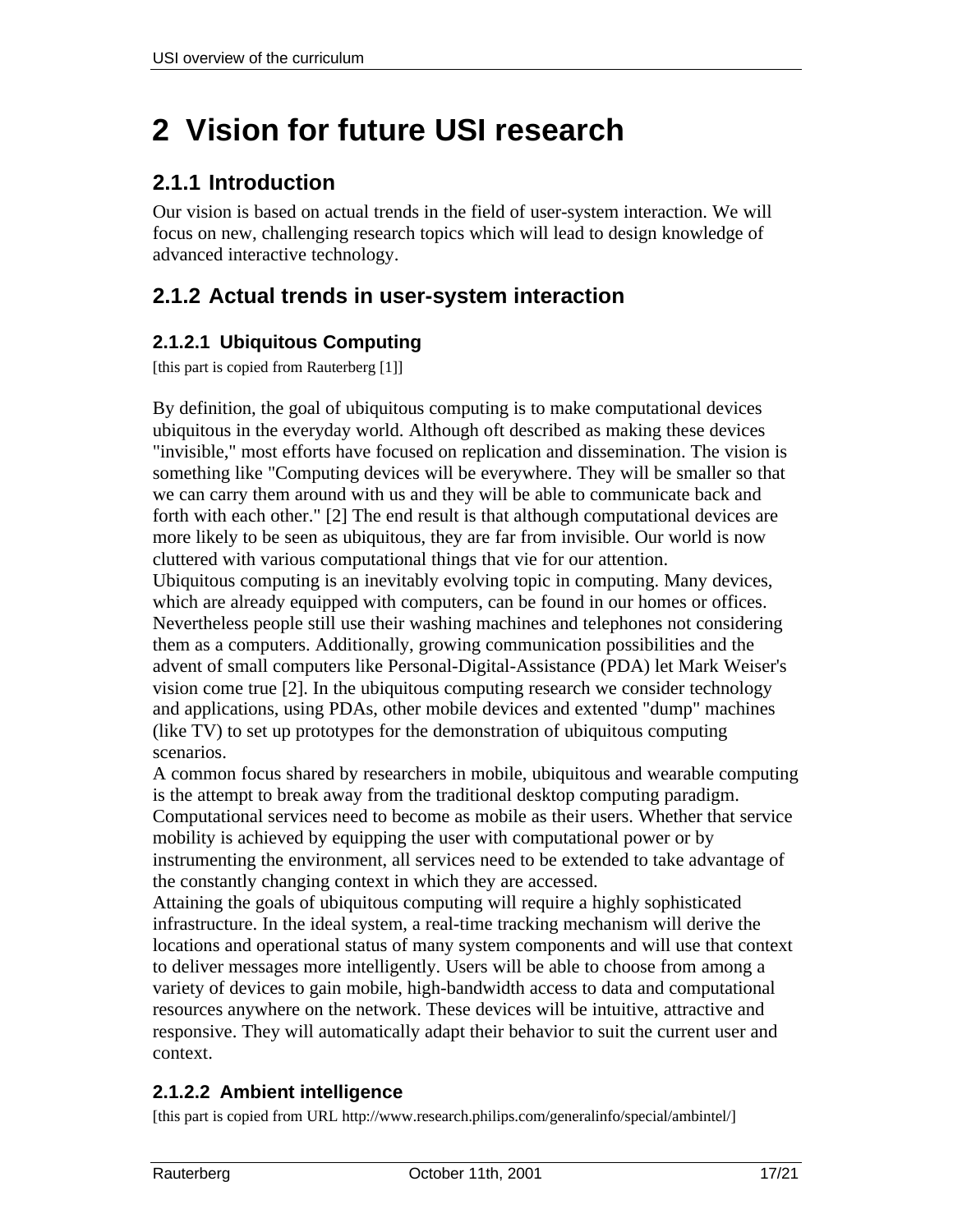During the past decade, computer scientists have developed the notion of ubiquitous computing to situate a world in which it would be possible to have access to any source of information at any place at any point in time by any person. Such a world can be conceived by a huge distributed network consisting of thousands of interconnected embedded systems that surround the user and satisfy his needs for information, communication, navigation, and entertainment. This concept can be viewed as a first approach to the development of third generation computing systems, where the first and second generations are given by the main frame and the personal computer, respectively.

The ongoing distribution of storage and processing may move the computer as a standalone system into the background, yet maintaining its functionality as a computing device. This development provides the consumer electronics industry with a challenging opportunity by replacing the disappearing computer with a new user experience through the addition of ambience intelligence.

Ambient intelligence refers to the presence of a digital environment that is sensitive, adaptive, and responsive to the presence of people. Within a home environment, ambient intelligence will improve the quality of life of people by creating the desired atmosphere and functionality via intelligent, personalized inter-connected systems and services.

#### Ambient intelligence can be characterized by the following basic elements: *ubiquity, transparency, and intelligence.*

Ubiquity refers to a situation in which we are surrounded by a multitude of interconnected embedded systems. Transparency indicates that the surrounding systems are invisible and moved into the background of our surroundings. Intelligence refers to the fact that the digital surroundings exhibit specific forms of intelligence, i.e., it should be able to recognize the people that live in it, adapt themselves to them, learn from their behavior, and possibly show emotion.

The developments in computer technology follow the laws issued by Moore, who states that the integration density of systems on silicon doubles every eighteen months. This law seems to hold a self-fulfilling prophecy because the computer industry follows this trend for already two decades. Moreover, other characteristic quantities of information processing systems, such as communication bandwidth, and storage capacity seem to follow similar rules.

The Internet can be viewed as one of the first truly worldwide ubiquitous information systems realized by mankind. By now, 2.5% of the world population is online, and in western countries the subscription rate is close to 10%. Furthermore, the network quickly develops and the variety of online services is fascinating. Furthermore, there is a strong economical driver given by the total yearly turnover in the market of electronic systems. In 1999 this figure exceeds 3000 billion US dollars, with a yearly expected growth of more than 10% for the forthcoming decade. This implies an enormous market volume for new electronics products of which ambient intelligent systems may take a substantial share. Finally, and most importantly, there is a social driver given by the need of human beings to feel more comfortable and at ease in the quickly developing technocratic world than they use to feel. Ambient intelligence can increase the quality time for people through novel services, and entertainment providing an enhanced user experience.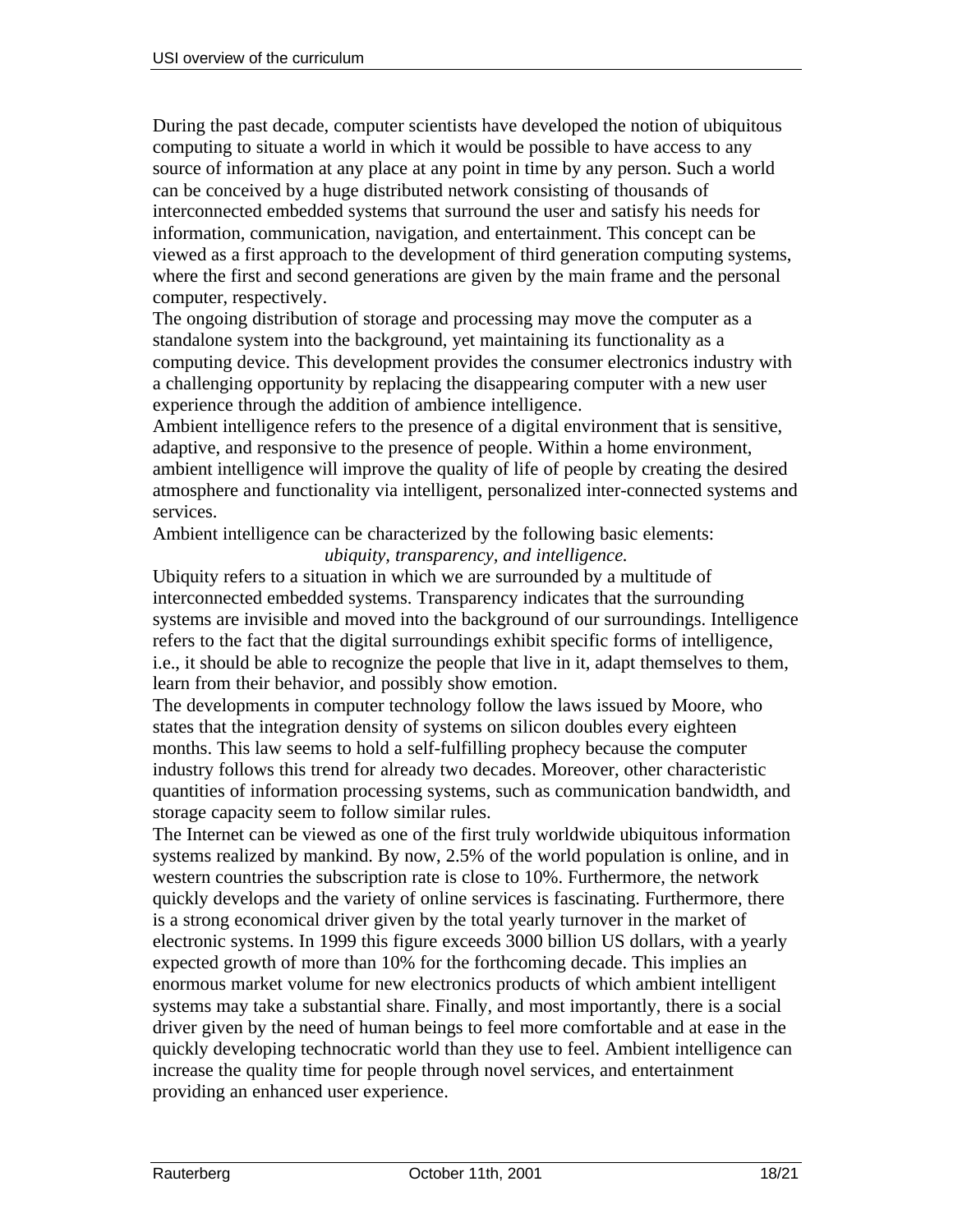One may distinguish between four different scenarios to describe the development of the market of information processing systems. the current situation is fragmented with features, which refers to a world in which the home and the office is scattered by electronic devices that are only loosely connected and exhibit no interoperability. The ultimate future is a world of ambient intelligence that is realized with virtual devices. There are two intermediate scenarios; one in which the transfer is achieved through the integration of the required ubiquitous computing functions into a closed system provided and serviced by a few dominant industries. In this so-called powerful clients scenario only a few major players will survive, who provide the world with all the needed services and information. The alternative transient scenario is called centers of excellence, and refers to a world in which the buildup of ubiquity proceeds via the development of networked centers that exhibit ubiquity at a confined and localized level. In the course of the development the centers get connected to ultimately reach global ubiquity. This scenario offers many more options and freedom for different players to participate and contribute in an open market that does not only follow the rules set by a few dominant players. We consider the latter scenario as the more probable one since it complies more with modern business developments. Given the technology described, we are faced with the challenge to develop and implement applications that provide the ubiquitous home system with functions that enable easy, intelligent, and meaningful interaction with the system. This requires the design and implementation of application scenarios that bring ambient intelligence to life. The believability of ambient intelligent home systems is determined by two major aspects: the social nature of the user interface that is used, and the extent to which the system can adapt itself to the user and its environment. The social character of the user interface will be determined by the extent to which the system complies with the intuition and habits of its users. The self adaptability is determined by the capability of the system to learn through interaction with the user. The combination of human specific communication modalities such as speech, handwriting, and gesture, as well as the possibility to personalize to consumer needs play a major role in the design of novel applications and services. Finally, ambient intelligent devices need to express some form of emotion to make them truly intelligent. So, these devices must be able to detect user moods and they must react accordingly.

## **2.1.2.3 Active Forms**

One of the most challenging USI research problem is the proper mapping of a given functionality to a perceivable and appropriate form in a given context of use.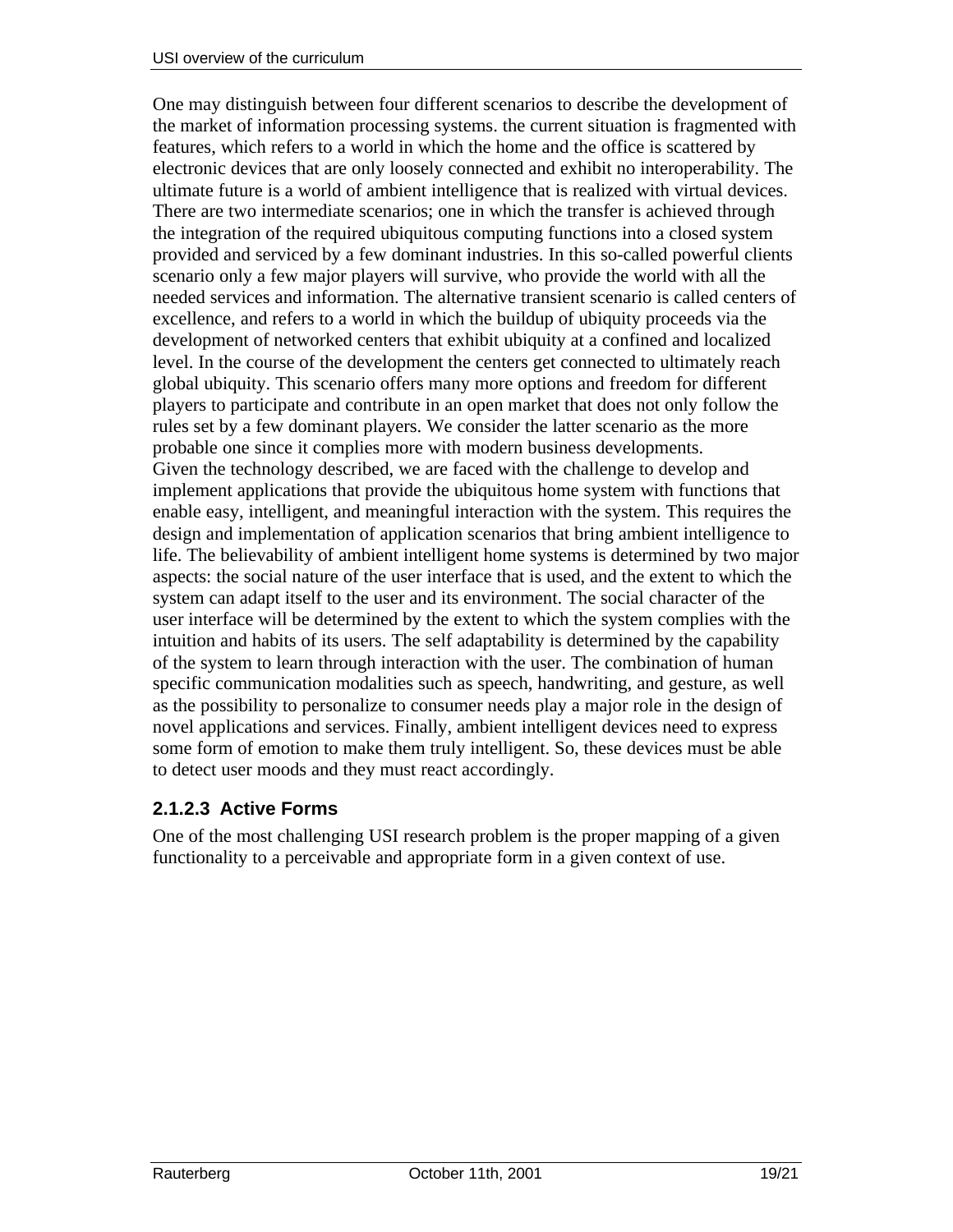

How to relate function and form, so that  $DMM = UMM$ ?

Figure 1: The function-form mapping problem in design

Taking a look to the history of USI, three different approaches for relating functionality to a proper form can be distinguished: (1) mechanical style, (2) electronic style, and (3) mechatronic style. We will shortly discuss each style separately.



Figure 2: The history and future trend of function-form mapping approaches

#### *Mechanical style:*

In the mechanical phase the mapping of a function to a proper form is mostly one-toone. For each given function a particular interface object (e.g., button, switch, etc.) is provided. This relationship is fixed, and therefor a huge interface space is needed for a